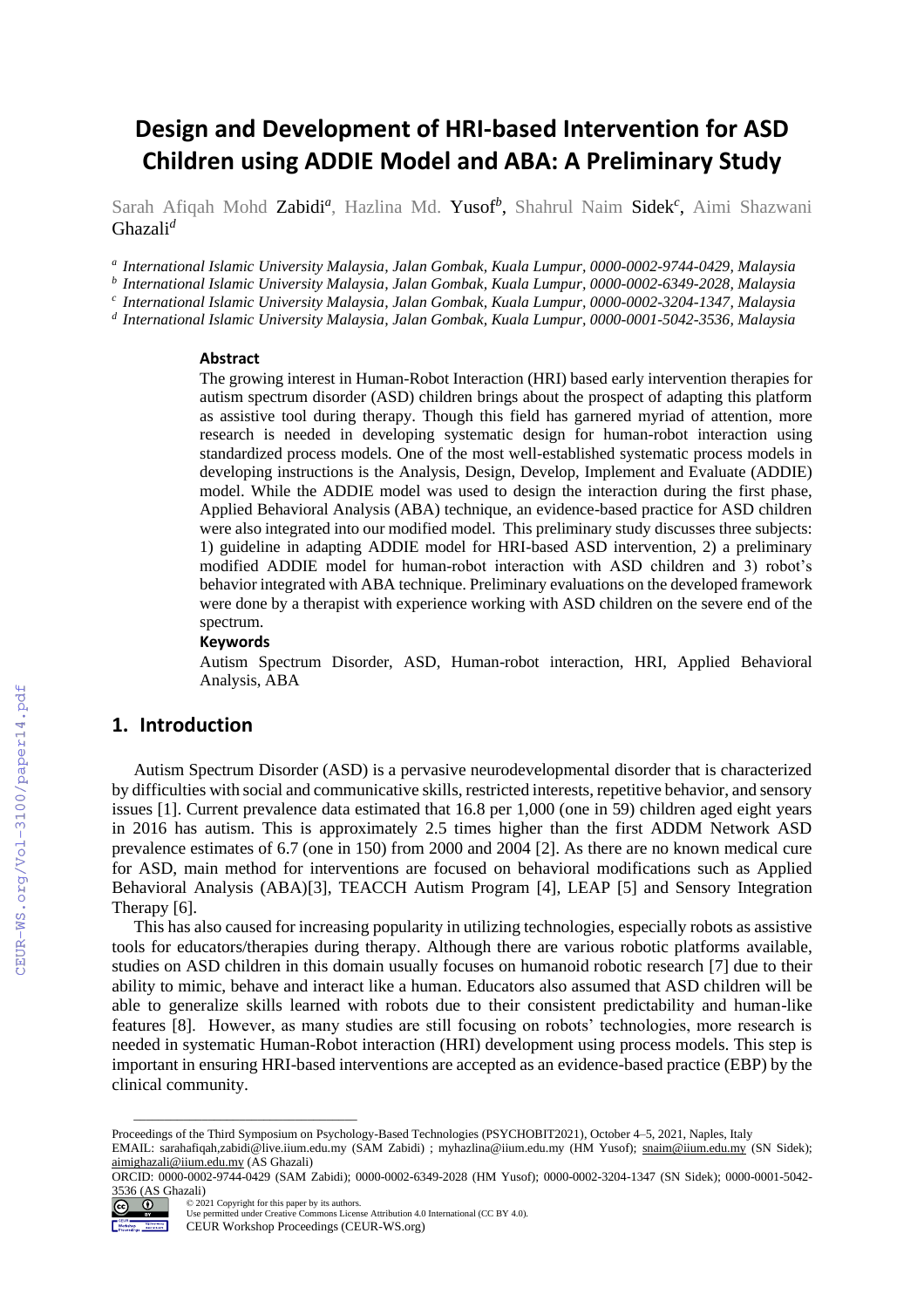In instructional design community, the Analysis, Design, Develop, Implement and Evaluate (ADDIE) model is one of the most widely used systematic process model. There are five elements to ADDIE model: analysis, design, develop, implement, and evaluate. This method was chosen as the five elements are ongoing activities that continue throughout the process. The process can be referred to in Figure 1. Clear and effective intervention programs can be designed using this method. Although it is originally developed to be hierarchical, it can also be tailored to be a continuous 'iterative' approach. The first five phases are followed in order, then, once complete, the data obtained can be used as a guideline and researchers may restart from the analysis phase, improving the final product. Considering that HRI-based intervention requires continuous rigorous tests and evaluation, the systematic nature of ADDIE process model can be applied to the HRI-based intervention for future performance improvement.



**Figure 1.** The ADDIE model.

While the ADDIE model was used during development and design of the research, Applied Behavioral Analysis (ABA) technique were used to program robot's behavior. This is to ensure the robot is predictable and consistent, which is important in effective learning for ASD children. ABA is based on operant conditioning where consequences influence behavior. The first step in ABA clinical practice is to perform mental/developmental assessments for ASD children (ASDC) in determining the baseline and appropriate goals for each individual. The step is followed by the development of a clear intervention plan which includes clearly defined procedures for instruction, error correction, prompt levels, reinforcement, and performance data collection. Our project proposes on the development of HRI-based intervention by utilizing the systematic ADDIE model during research development and building framework for robot's behavior using ABA's core technique.

### **2. Human-Robot Interaction (HRI)**

HRI is an interdisciplinary study of interaction dynamics between humans and robots [9]. HRI has been recognized as a new probable approach in the research on autism research. It is the changing relationship between intelligent robots and humans, which are done through social interaction. HRI can be described both by the user's behaviors and by the role of the robots during the therapy session. The goal of HRI for ASDC involves encouraging imitative behaviors, mediating turn-taking, extracting referencing and enhancing joint attention between ASDC and another human.

# **2.1. Robots for ASD children**

As mentioned in many studies, the use of HRI for ASDC is not to replace therapists, but the main aim is to successfully integrate robot into a normal therapy as a mediator between therapist and ASDC [10,11]. Based on previous literatures, various types of robot were used.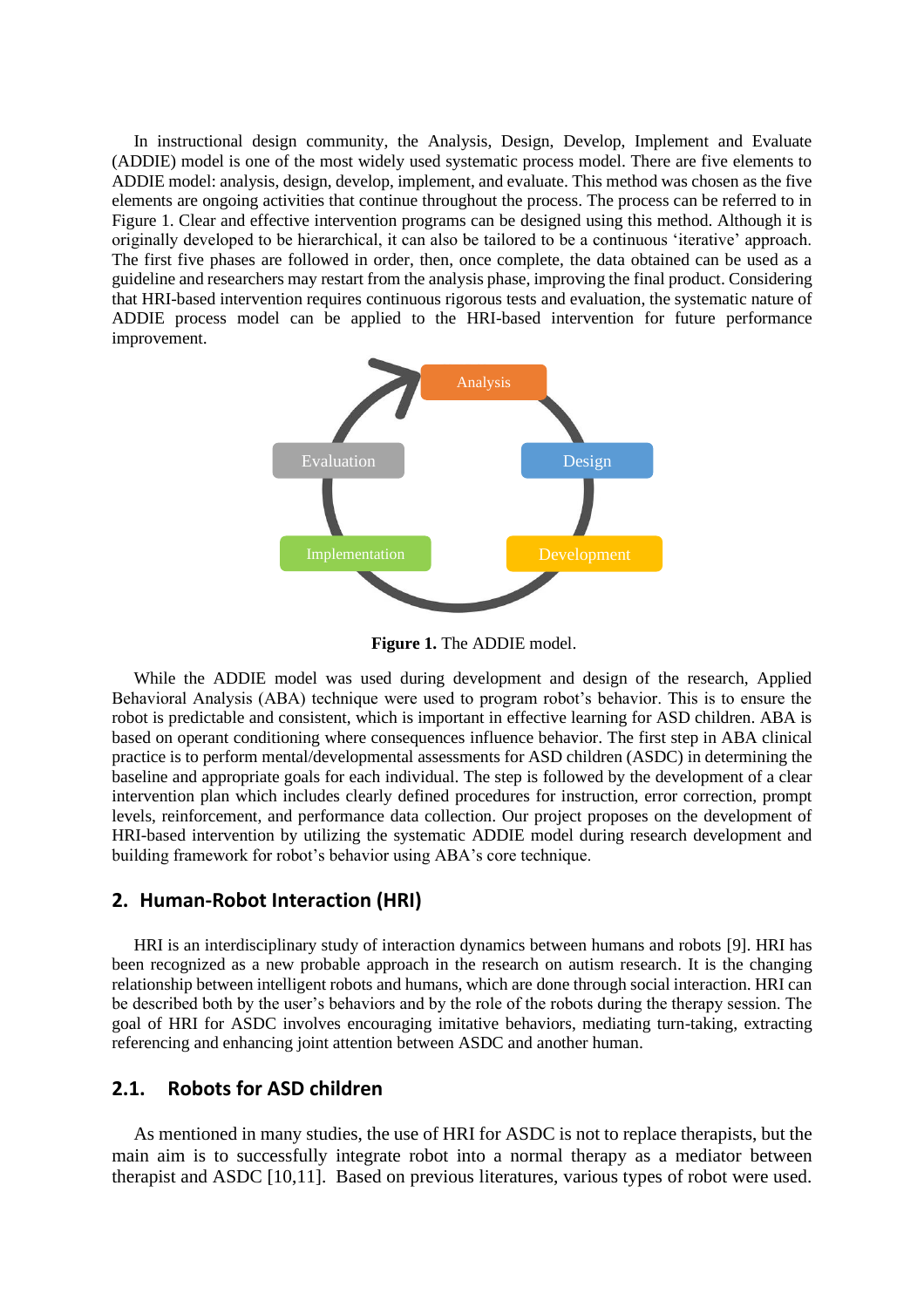The robots are generally used to improve foundational skills such as imitation (I), joint attention (JA), social (S) and other (O) skills. Other skills taught by the robot include reading, comprehension, and literacy skills. Example of robots used in the earlier studies, and the skills targeted can be referred to in Table 1.

|               |    | - - - - - |                |
|---------------|----|-----------|----------------|
| Robot         | JA |           | <b>Studies</b> |
| <b>NAO</b>    |    |           | $[12 - 17]$    |
| Pleo          |    |           | $[18]$         |
| Probo         |    |           | $[11]$         |
| QTRobot       |    |           | $[19]$         |
| Zeno          |    |           | $[20 - 22]$    |
| RoboParrot    |    |           | $[23]$         |
| TurtleBot     |    |           | $[24]$         |
| Popchilla     |    |           | $[25]$         |
| <b>IROMEC</b> |    |           | $[26]$         |

**Table 1.** List of current robots used and the skills targeted.

## **3. The ADDIE Model**

ADDIE model is the most common model used in instructional field design. This is due to it being generic enough to create any type of learning experience for many learners. Although this model is usually used by training instructors, we believe the model can be modified according to ASD children's needs. The systematic nature of this model may help facilitate researchers in the HRI and ASD domain to move in the correct direction. The model comprises of five phases as shown in Figure 1. Each phase is critical as the researcher must make crucial decisions after thorough analyzation to deliver an effective training/intervention. Figure 2 defines each phase of the model. The entire intervention can be designed thoroughly by following the guideline. ADDIE model for HRI were referred from [27] and were further improvised to suit our research objectives.

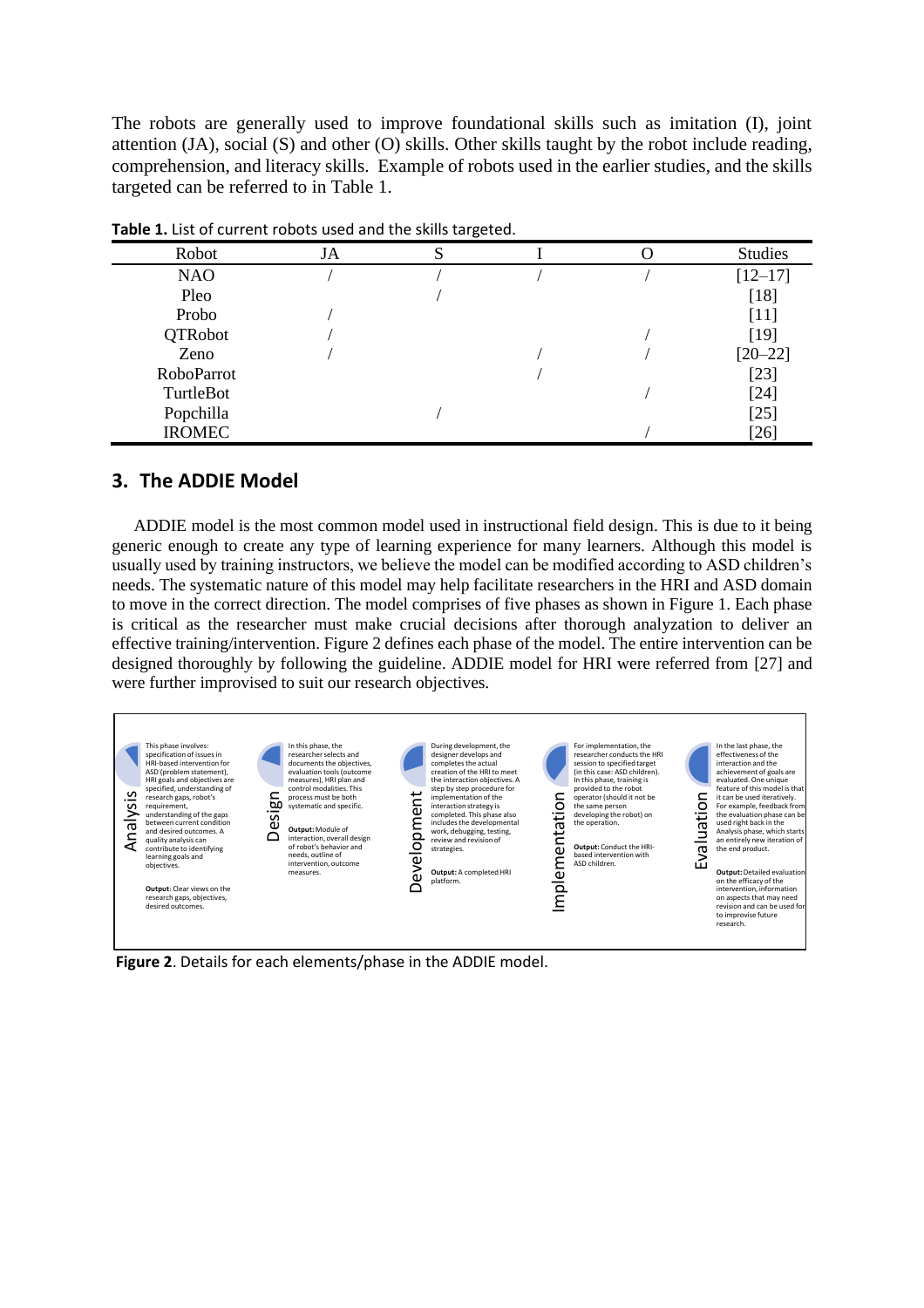# **3.1. Applied Behavioral Analysis (ABA)**

ABA is based on operant conditioning where consequences influence behavior. The first step in ABA clinical practice is to perform assessments in determining the appropriate goals for each individual using several tools such as the Verbal Behavior Milestones Assessment and Placement Program [28] and Vineland Adaptive Behavior Scale [29]. Assessment is then followed by the development of a clear intervention plan which includes clearly defined procedures for instruction, error correction, prompt levels, reinforcement, and performance data collection.

# **3.1.1. Teaching Technique (Discrete Trial Training)**

ABA approach uses discrete trial teaching (DTT) to teach skills. Discrete trials or the threepart teaching unit is a special behavioural sequence used to maximize learning. DTT is used to make teaching session clearer, let the child know when he/she is right or wrong, helps teacher maintain consistency and makes assessment of progress simpler [30]. Operant conditioning implies that a behaviour that results in something that is liked (reinforcement) will be repeated [31]. As reinforcer is something that is liked by ASDC, the reinforcers are a critical tool to be embedded in ABA program. The reinforcers are given as consequence whenever the child respond correctly. Figure 3 shows the sequence of DTT and its' component.



**Figure 3.** Components of DTT.

## **3.1.2. Prompting Techniques**

As shown in Figure 3, prompting is a means to induce an individual with added stimuli (prompts) to perform a desired behavior. Prompting is provided when an ordinary antecedent is ineffective and is extensively used in behavior shaping and skill acquisition. It provides learners with assistance to increase the probability that the desired behavior will occur. Successful performance of a desired behavior elicits positive reinforcement, therefore reinforcing learning. A prompt is used as a cue to support and encourage a desired behavior that otherwise does not occur.



**Figure 4.** Prompting as part of DTT.

## **3.1.3. Application of ABA in HRI**

Existing literatures were reviewed to identify studies that adapted ABA technique into HRI applications in the past. There are a few techniques that have been frequently used by researchers in the past which are reinforcement (R), prompt levels (PL) and discrete-trial teaching (DTT) technique. Results may be referred to in Table 2.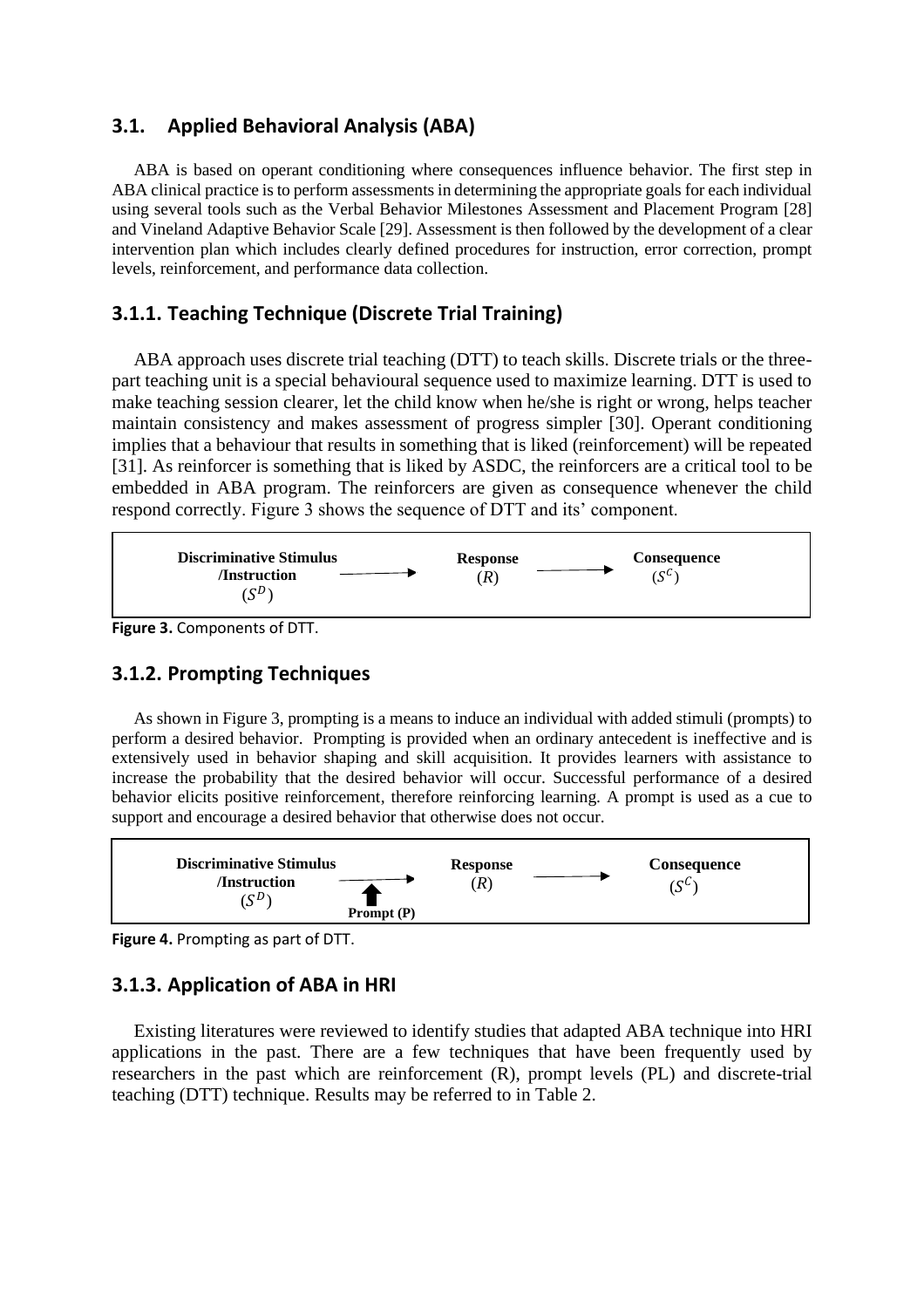| <b>Studies</b> | Robot         | R | PL | <b>DTT</b> |
|----------------|---------------|---|----|------------|
| $[32]$         | <b>NAO</b>    |   |    |            |
| [33, 34]       | <b>NAO</b>    |   |    |            |
| [7, 33, 35]    | <b>NAO</b>    |   |    |            |
| $[36]$         | <b>PABI</b>   |   |    |            |
| $[37]$         | <b>NAO</b>    |   |    |            |
| $[38 - 40]$    | <b>NAO</b>    |   |    |            |
| [41, 42]       | <b>NAO</b>    |   |    |            |
| $[43]$         | <b>KASPAR</b> |   |    |            |
| $[44]$         | <b>KASPAR</b> |   |    |            |
| $[45]$         | ReRO          |   |    |            |
| [46]           | <b>NAO</b>    |   |    |            |

**Table 2.** ABA-based HRI studies.

All studies reviewed applied the reinforcement technique (reward). The reward can be in the form of social praise ("Good job!", "Well done!") or music played by the robot. Prompt levels are also one of the most applied ABA techniques. If the child answered wrongly, the robot will ask the child to try again and prompt will be provided. DTT is a structured teaching technique used to help ASD child learn effectively. However, there are more to DTT than following the special behavioral sequence. An effective DTT must follow the correct technique in terms of differential reinforcement, intonation, and timing. [47] focused more on how to use social stories and visual schedule instead of using those two techniques in a therapy.

### **4. Preliminary output based on ADDIE model.**

### **4.1. Analysis Phase**

In this phase, our focus lies on analyzing and identifying test subjects to determine interaction goals and learning context. More precisely, we assessed the developmental age of the children by using Vineland Adaptive Behavior Scale (VABS-3) to determine suitable module of interaction. Having a clear view on the baseline of each child is important as no ASDC is the same and their chronological age does not necessarily determine their developmental/mental age. Knowing the baseline can guide decision for the next phase and provide realistic approach for the intervention. Therefore, all available information on the ASD children from a center in Malaysia were identified. Three main issues that were analyzed in this phase include:

#### **a) Selection of center**

Due to the movement-controlled order (MCO) imposed by Malaysian government during the period of this study, a center for ASD children located near the university were chosen. This issue has limited the sample size of this study.

#### **b) Target age of ASD children**

In the center chosen, although all ASD children were diagnosed with ASD, no records on their exact developmental age were available. Therefore, help from the clinical team were obtained to administer VABS-3 to the children. While this center consists of child aged from 4-9 years old, only child with physical age 6-9 were selected as participants. Participants went through VABS-3 assessment and developmental age for all participants were obtained.

#### **c) Selection of robot**

Existing literatures were reviewed to obtain the most optimal robot suitable for ASD children. Studies in HRI for ASDC combines both robotic and clinical teams, therefore buying a commercial robot is the better choice to bridge this gap [18]. Besides, parents, clinicians and teachers can easily buy and customize the robot for certain needs due to the availability of the robot in the market. To summarise, commercial robots have more advantages in terms of cost, robustness, and their lower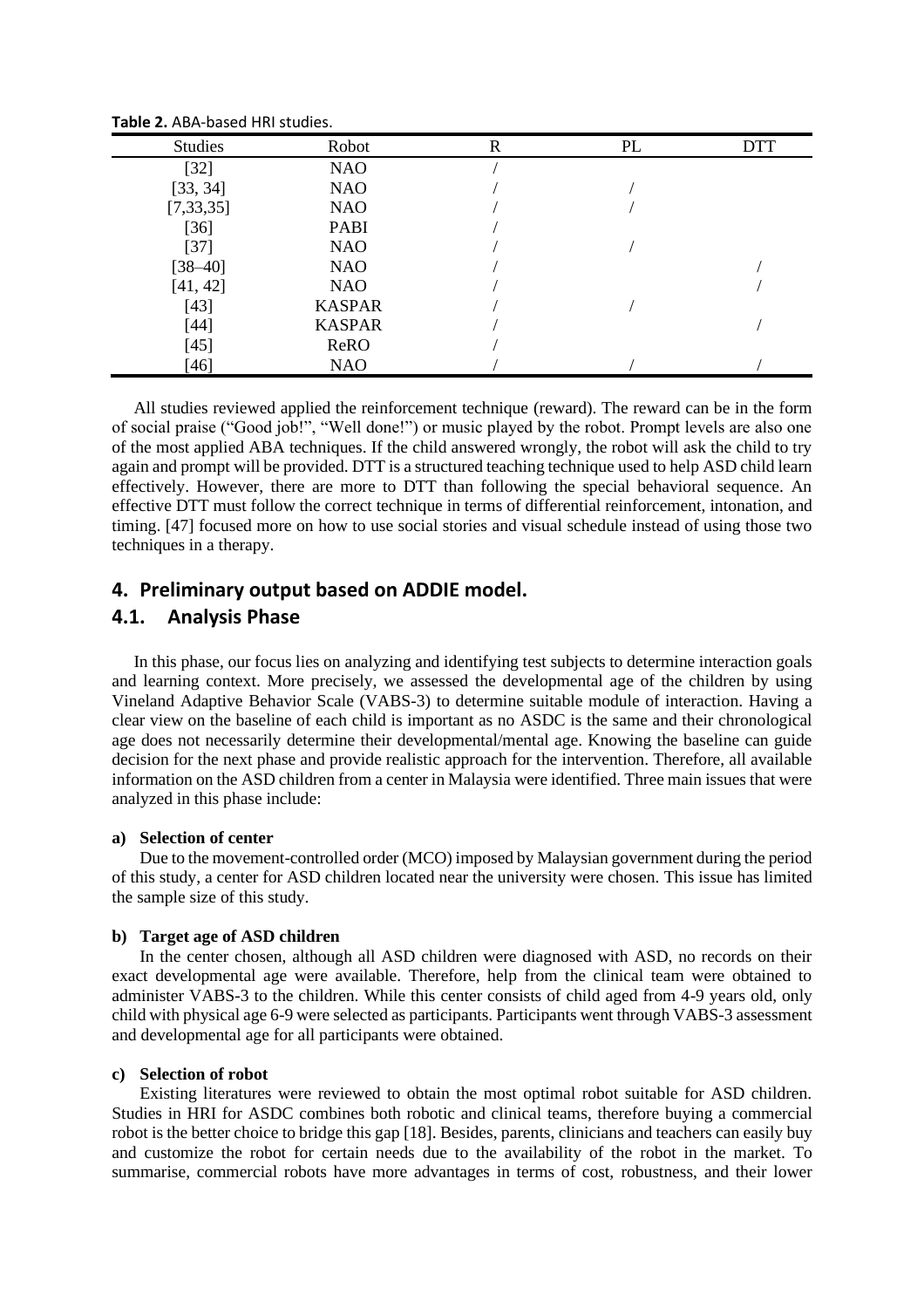failure rate. During selection phase, recommendations from previous studies were adapted for inclusion criteria. Some commercial robots that have been shortlisted are Bioloid, DARWIN, NAO and QTRobot. However, for this study, Bioloid and Darwin were eliminated due to its small size (39.7cm and 45.5cm respectively). As our target audience are ASDC aged 6-9 years old, robot with a similar size with the child will be used. This is so that the child can see the robot at his or her eye-level. In addition, imitation tasks are intuitively easier for ASDC to follow compared to using robots that are extremely large or small in size [48]. The robot must also be easily integrated into the existing therapy framework and agenda (objectives, setting, timing, etc.). To conclude, the selection criteria for the work are as follows: (a) The robot must be easily programmable by therapists (has block-based coding); (b) Has developer mode for researchers to embed a more complex program using programming languages such as Python/C++/Java; (c) Able to display facial expressions, changes in emotional expression in the robot must be able to be subtly observed. Although both NAO and QTRobot has almost the same features, QTRobot was chosen because of its' ability to subtly show emotional expression. The importance of this aspect is discussed in the next sub-section.

### **4.2. Design Phase**

In this phase, learning objectives were defined and modules of interactions were also constructed. Based on our preliminary VABS-3 assessment, most of the participants were mostly lacking in the social domain. Therefore, learning objectives and modules of interaction were designed to focus on learning emotions as it is an important aspect in building social reciprocity.

| Modules                        | Methods                                                                                                                | Objectives                                                                                                      |  |
|--------------------------------|------------------------------------------------------------------------------------------------------------------------|-----------------------------------------------------------------------------------------------------------------|--|
| Introduction                   | Robot slowly starts movement<br>according to child's response and<br>one-way communication using<br>voice recognition. | To measure robot's<br>approachability and create a<br>friendly environment for the<br>child during interaction. |  |
| Module 1<br>(Identify emotion) | Robot will perform simple<br>actions and child are expected to<br>imitate.                                             | To assess child's<br>engagement with the robot and<br>child's ability to listen to<br>robot's instruction.      |  |
| Module 2<br>(Express emotion)  | Robot asks the learner to<br>identify the picture that is the<br>correct match of a sample picture.                    |                                                                                                                 |  |
| Goodbye                        | Robot says goodbye and wave<br>its arms. Thanks child and attempts<br>handshake.                                       | To communicate robot's<br>limitation to the child.                                                              |  |

**Table 3.** Modules of interaction developed based on findings from analysis phase.

# **4.3. Development Phase 4.3.1. Robotic Platform (QTRobot)**

QTRobot is a 58cm tall humanoid robot that is. QTRobot Studio were initially used to program QTRobot's behaviours. QTRobot Studio is a development environment provided by the robot manufacturer, LUX AI. The interface is mainly drag and drop, and allows the programmer to create a sequenced combination of predefined or custom behavior boxes to manipulate the QTRobot's joints or attributes. QTrobot has an expressive social appearance and its screen allows the presentation of animated faces. It has 12 degrees of freedom to present upper-body gestures. Eight degrees of freedom are motor-controlled, two in each shoulder, one in each arm plus pitch and yaw movements of the head. The other four degrees of freedom, one in each wrist and one in each hand, are manually configured.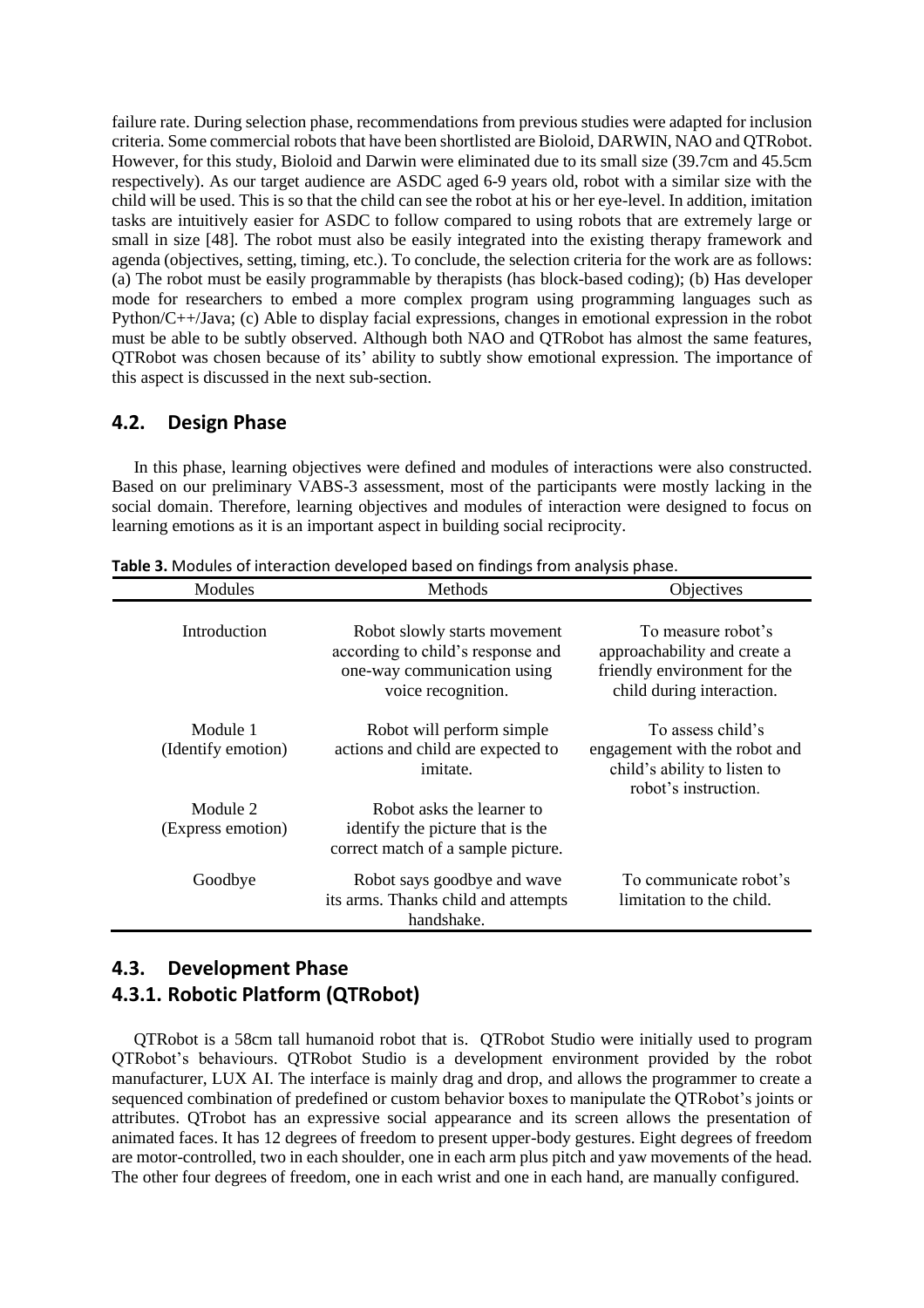QTrobot has a RealSense 3D camera mounted on its forehead and is provided with a microphone array. QTrobot is powered with an Intel NUC processor and Ubuntu 16.04 LTS, and provides a native ROS interface to program it in Python or C++ programming languages. QTrobot also provides a visual programming interface for IT non-experts, used in this study, to easily script custom applications and control the robot by an Android application from tablets and smart phones. In the present study, the robot's interactions with the children were pre-scripted and controlled by the experimenter via a tablet. During the development phase, this robot will first be programmed using QTRobot Studio to test for the framework validity. Feedback on the framework validity will be done by a therapist. The equivalent module will then be converted to a Python/C++ equivalent program in ROS environment.

# **4.3.2. System Architecture**

The system architecture may be referred to in Figure 5. A researcher will operate the supervisory controller for procedure control, robot feedback decision and data acquisition.



 **Figure 5.** System Architecture.

# **4.3.3. Robot Teaching Structure**

Note that the robot follows the DTT sequence (Sd  $\rightarrow$  R  $\rightarrow$  Sc). Prompt level (PL) was programmed to help child feel successful. Reinforcement given in this context is social praise, gesture an expression. The previous three actions have categorized according to prompt levels as differential reinforcement Table 4. ASD child values consistency, the robot was made sure to give consistent feedback to the child based on their response. This aspect was something that the therapist considers important, as this is even difficult to maintain by experienced therapist. Consistency by human therapist may vary according to their level of stress, moods, or environment.

| Prompt Level        | Expression | Gesture          | Tone/Praise                                                                                             |
|---------------------|------------|------------------|---------------------------------------------------------------------------------------------------------|
| No Prompt           | $n - 1$    | Clap<br>Hands up | Enthusiastic. (Exclamation<br>mark used)                                                                |
| <b>First Prompt</b> |            | Clap             | Less enthusiastic response. (no<br>exclamation mark)                                                    |
| Second Prompt       |            | No gesture       | Praises are ended with 'try' at<br>the end of sentence to signify this<br>is not the expected behavior. |

**Table 4.** Differential reinforcement technique.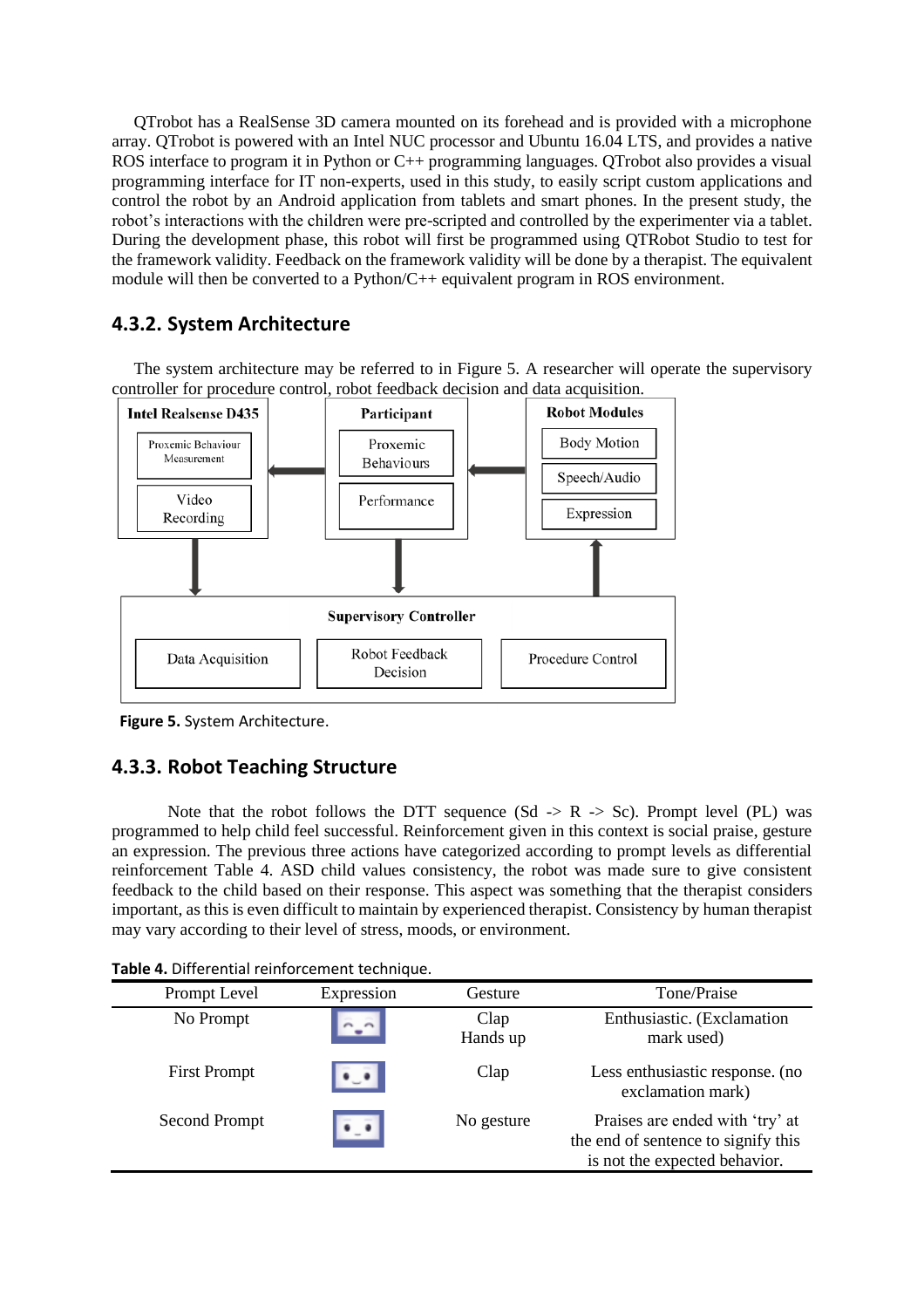

**Figure 7.** Example flowchart for imitation's interaction module.

Figure 7 summarizes the flow of robot's behavior. Sentence with exclamation mark at the end will be said by the robot with an enthusiastic tone. To summarize, the more PL the child need, the less enthusiastic the robot's response will be. Being consistent in this aspect will help child learn targeted behaviors effectively. Even when the child does not give the correct answer, the robot will help ASD child feel successful by giving prompts.

## **4.4. Implementation Phase**

This phase involves the interaction between robot and ASDC. The experiment will be conducted at the child's center to maintain familiarity and ensure ASDC is comfortable. Researcher will be hidden to minimize the number of unfamiliar people during HRI session. The flow of intervention, preparation and challenges that might emerge during intervention must also be considered.

# **4.5. Evaluation Phase**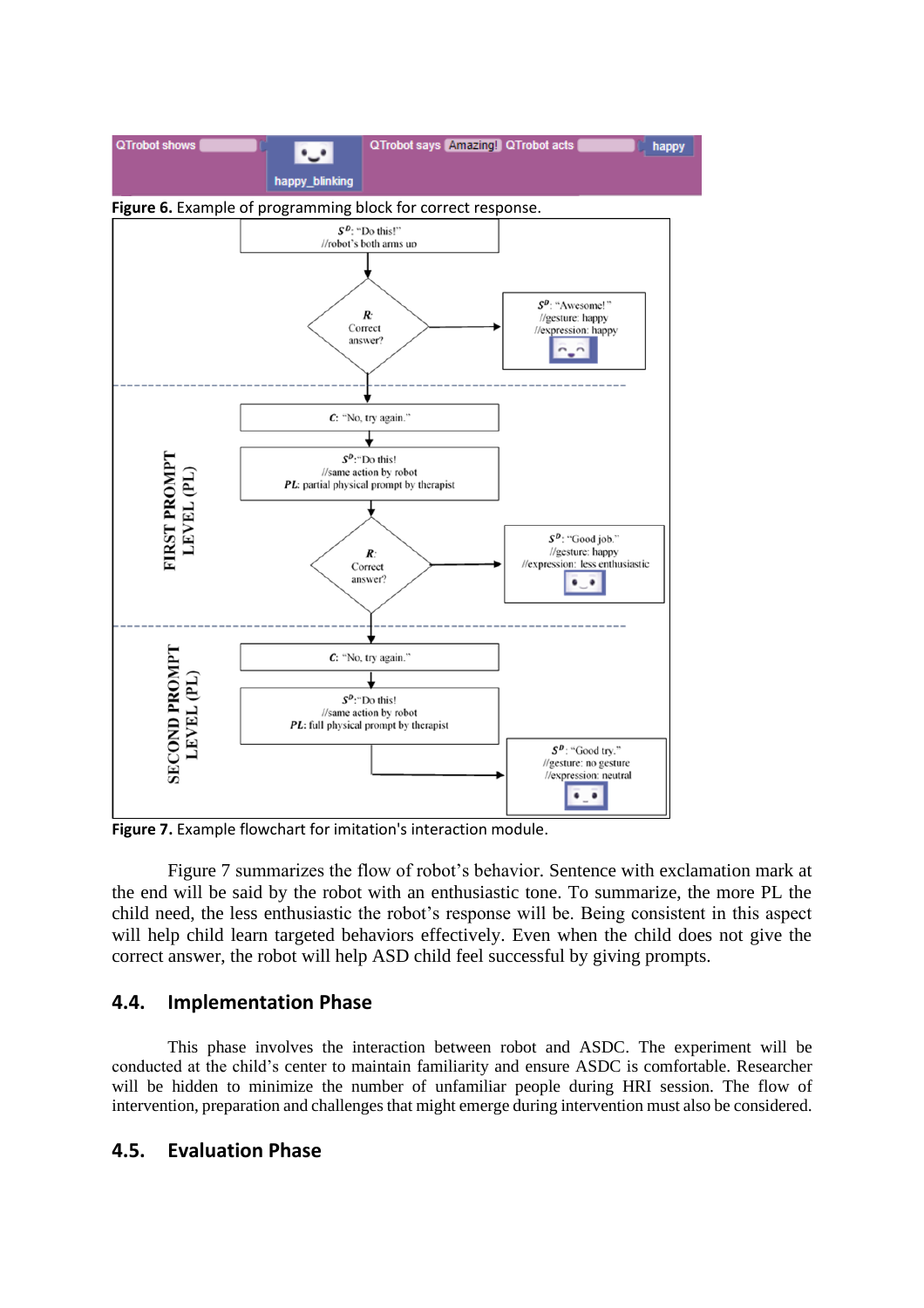The interactions will be recorded via Intel Realsense D435 embedded with the robot. The child's behavior will be analyzed via post session video analysis. In measuring the behavioral engagement, proxemics imaging method is used to measure the distance between the subject and the robot to identify their interest with the robot and levels of engagement throughout intervention. The same method was previously applied by [49] and [50] who also measured the engagement between children with autism and a humanoid robot using distance. Proxemics behavior includes interpersonal distancing, eye gazing, and body gesture that can express the behavior of the person towards the engagement.

### **5. Conclusion**

The present work introduces the design of a HRI platform aimed for ASD children by using ADDIE model and ABA. Our purpose is to support children with ASD and the educators by introducing robots as assistive tool. We would also like to propose for future researchers in this discipline to follow a more standardized model to increase replicability and acceptability by the clinical community with our design.

### **6. Acknowledgements**

The authors gratefully acknowledge the Ministry of Education Malaysia (MOE) for funding the research project through the Transdisciplinary Research Grant Scheme (TRGS) [Ref. No TRGS/1/2019/UIAM/02/4/3].

### **7. References**

- [1] M. DeFilippis and K. D. Wagner, "Treatment of Autism Spectrum Disorder in Children and Adolescents.," *Psychopharmacol. Bull.*, vol. 46, no. 2, pp. 18–41, Aug. 2016.
- [2] M. J. Maenner *et al.*, "Prevalence of Autism Spectrum Disorder Among Children Aged 8 Years-Autism and Developmental Disabilities Monitoring Network, 11 Sites, United States, 2016 Centers for Disease Control and Prevention MMWR Editorial and Production Staff (Serials) MMWR Editor," *Morb. Mortal. Wkly. Rep. Surveill. Summ.*, vol. 69, no. S-4, pp. 1–12, 2020, doi: http://dx.doi.org/10.15585/mmwr.ss6904a1.
- [3] O. I. Lovaas, "Behavioral treatment and normal educational and intellectual functioning in young autistic children.," *Journal of Consulting and Clinical Psychology*, vol. 55, no. 1. American Psychological Association, US, pp. 3–9, 1987, doi: 10.1037/0022-006X.55.1.3.
- [4] S. Ozonoff and K. Cathcart, "Effectiveness of a home program intervention for young children with autism.," *J. Autism Dev. Disord.*, vol. 28, no. 1, pp. 25–32, Feb. 1998, doi: 10.1023/a:1026006818310.
- [5] P. S. Strain and M. Hoyson, "The Need for Longitudinal, Intensive Social Skill Intervention: LEAP Follow-Up Outcomes for Children with Autism," *Topics Early Child. Spec. Educ.*, vol. 20, no. 2, pp. 116–122, Apr. 2000, doi: 10.1177/027112140002000207.
- [6] N. Ghotbi, N. N. Ansari, S. Naghdi, S. Hasson, B. Jamshidpour, and S. Amiri, "Inter-rater reliability of the Modified Modified Ashworth Scale in assessing lower limb muscle spasticity," *Brain Inj.*, vol. 23, no. 10, pp. 815–819, Jan. 2009, doi: 10.1080/02699050903200548.
- [7] Z. Zheng, H. Zhao, A. R. Swanson, A. S. Weitlauf, Z. E. Warren, and N. Sarkar, "Design, Development, and Evaluation of a Noninvasive Autonomous Robot-Mediated Joint Attention Intervention System for Young Children with ASD," *IEEE Trans. Human-Machine Syst.*, vol. 48, no. 2, pp. 125–135, 2018, doi: 10.1109/THMS.2017.2776865.
- [8] A. M. Alcorn *et al.*, "Educators' Views on Using Humanoid Robots With Autistic Learners in Special Education Settings in England.," *Front. Robot. AI*, vol. 6, p. 107, 2019, doi: 10.3389/frobt.2019.00107.
- [9] A. Zaraki, L. Wood, B. Robins, and K. Dautenhahn, "Development of a Semi-Autonomous Robotic System to Assist Children with Autism in Developing Visual Perspective Taking Skills," in *RO-MAN 2018 - 27th IEEE International Symposium on Robot and Human*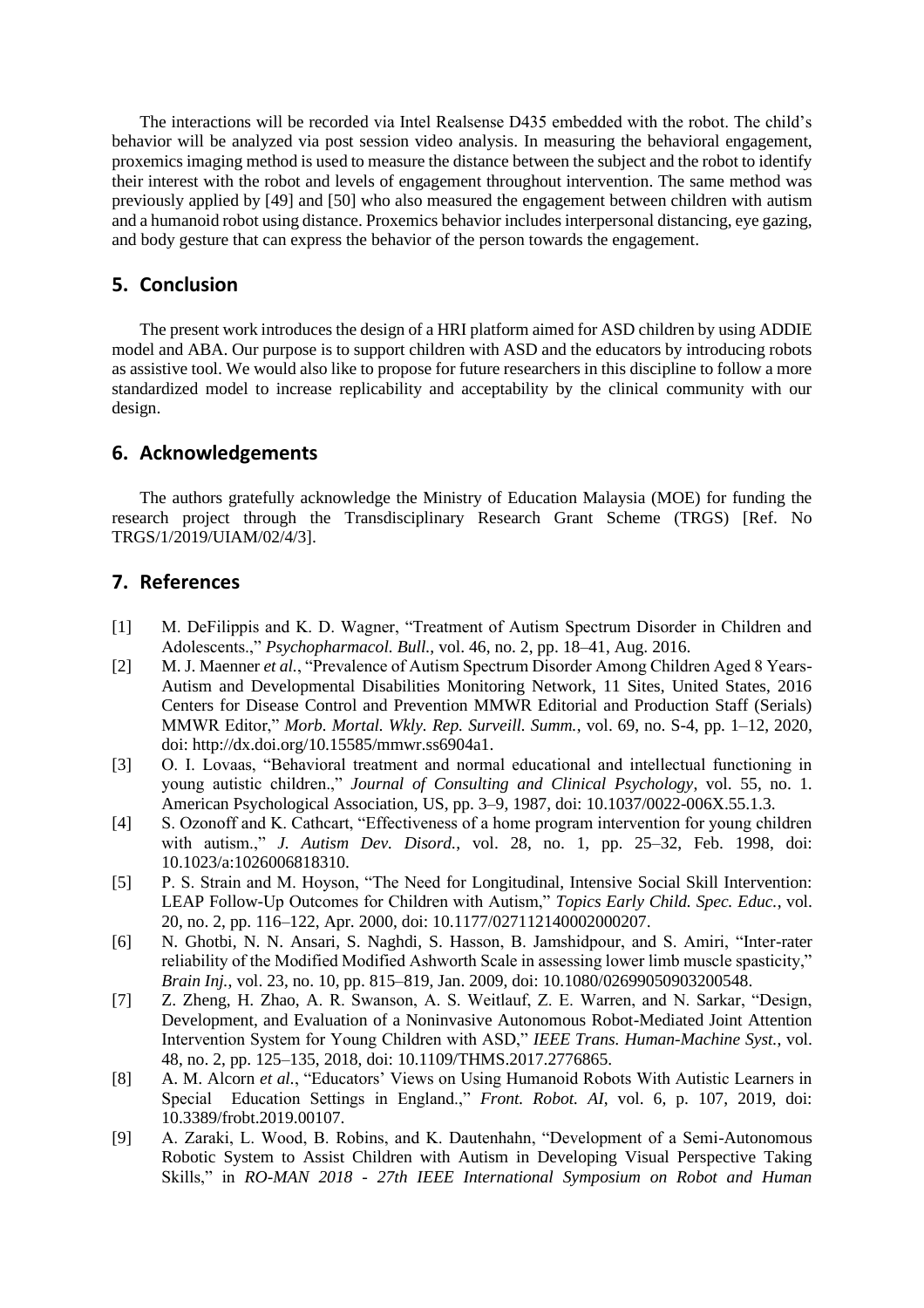*Interactive Communication*, 2018, pp. 969–976, doi: 10.1109/ROMAN.2018.8525681.

- [10] S. Costa, "Robots as Tools to Help Children with ASD to Identify Emotions," *Autism. Open. Access*, vol. 04, no. 02, pp. 8–9, 2014, doi: 10.4172/2165-7890.1000e120.
- [11] R. E. Simut, J. Vanderfaeillie, A. Peca, G. Van de Perre, and B. Vanderborght, "Children with Autism Spectrum Disorders Make a Fruit Salad with Probo, the Social Robot: An Interaction Study," *J. Autism Dev. Disord.*, vol. 46, no. 1, pp. 113–126, 2016, doi: 10.1007/s10803-015- 2556-9.
- [12] Z. Zheng, G. Nie, A. Swanson, A. Weitlauf, Z. Warren, and N. Sarkar, "A Randomized Controlled Trial of an Intelligent Robotic Response to Joint Attention Intervention System," *J. Autism Dev. Disord.*, 2020, doi: 10.1007/s10803-020-04388-5.
- [13] D. O. David, C. A. Costescu, S. Matu, A. Szentagotai, and A. Dobrean, "Effects of a Robot-Enhanced Intervention for Children With ASD on Teaching Turn-Taking Skills," *J. Educ. Comput. Res.*, vol. 58, no. 1, pp. 29–62, 2020, doi: 10.1177/0735633119830344.
- [14] U. Qidwai, S. B. A. Kashem, and O. Conor, "Humanoid Robot as a Teacher's Assistant: Helping Children with Autism to Learn Social and Academic Skills," *J. Intell. Robot. Syst. Theory Appl.*, 2019, doi: 10.1007/s10846-019-01075-1.
- [15] E. Y. han Chung, "Robotic Intervention Program for Enhancement of Social Engagement among Children with Autism Spectrum Disorder," *J. Dev. Phys. Disabil.*, vol. 31, no. 4, pp. 419–434, 2019, doi: 10.1007/s10882-018-9651-8.
- [16] E. Alarfaj, H. Alabdullatif, H. Alabdullatif, G. Albakri, and N. S. A. Karim, *Analysis of the use of a nao robot to improve social skills in children with ASD in Saudi Arabia*, vol. 868. 2018.
- [17] D. Conti, A. Di Nuovo, G. Trubia, S. Buono, and S. Di Nuovo, "Adapting Robot-Assisted Therapy of Children with Autism and Different Levels of Intellectual Disability: A Preliminary Study," *ACM/IEEE Int. Conf. Human-Robot Interact.*, pp. 91–92, 2018, doi: 10.1145/3173386.3176962.
- [18] E. Kim, R. Paul, F. Shic, and B. Scassellati, "Bridging the Research Gap: Making HRI Useful to Individuals with Autism," *J. Human-Robot Interact.*, vol. 1, no. 1, pp. 26–54, 2012, doi: 10.5898/jhri.1.1.kim.
- [19] A. P. Costa *et al.*, "More Attention and Less Repetitive and Stereotyped Behaviors using a Robot with Children with Autism," *RO-MAN 2018 - 27th IEEE Int. Symp. Robot Hum. Interact. Commun.*, no. September, pp. 534–539, 2018, doi: 10.1109/ROMAN.2018.8525747.
- [20] G. Palestra, G. Varni, M. Chetouani, and F. Esposito, "A multimodal and multilevel system for robotics treatment of autism in children," 2016, doi: 10.1145/3005338.3005341.
- [21] V. Banthia *et al.*, "Development of a graphical user interface for a socially interactive robot: A case study evaluation," 2016, doi: 10.1109/IEMCON.2016.7746294.
- [22] K. Jordan, M. King, S. Hellersteth, A. Wirén, and H. Mulligan, "Feasibility of using a humanoid robot for enhancing attention and social skills in adolescents with autism spectrum disorder," *Int. J. Rehabil. Res.*, vol. 36, no. 3, pp. 221–227, 2013, doi: 10.1097/MRR.0b013e32835d0b43.
- [23] P. Soleiman, S. Salehi, M. Mahmoudi, M. Ghavami, H. Moradi, and H. Pouretemad, "RoboParrot: A robotic platform for human robot interaction, case of autistic children," in *2014 2nd RSI/ISM International Conference on Robotics and Mechatronics, ICRoM 2014*, 2014, pp. 711–716, doi: 10.1109/ICRoM.2014.6990987.
- [24] J. Lee, H. Aoki, D. Stefanov, T. Yamamoto, and G. Obinata, "A study on the relationship between robotic movement with animacy and visual attention of young children," *25th IEEE Int. Symp. Robot Hum. Interact. Commun. RO-MAN 2016*, pp. 682–687, 2016, doi: 10.1109/ROMAN.2016.7745192.
- [25] O. Hawks, C. J. Dunst, D. W. Hamby, C. M. Trivette, J. Prior, and G. Derryberry, "Effects of a Socially Interactive Robot on the Conversational Turns Between Parents and Their Young Children with Autism," no. 6, pp. 1–8, 2013.
- [26] I. Iacono, H. Lehmannt, P. Marti, B. Robinst, and K. Dautenhahnt, "Robots as Social Mediators for Children with Autism - A Preliminary Analysis Comparing Two Different Robotic Platforms," *2011 IEEE Int. Conf. Dev. Learn. ICDL 2011*, 2011.
- [27] R. E. Mohan, C. A. A. Calderon, C. Zhou, and T. Yang, "Adapting ADDIE Model for Human Robot Interaction in Soccer Robotics Domain," pp. 166–176.
- [28] M. L. Sundberg, *VB-MAPP Verbal Behavior Milestones Assessment and Placement Program :*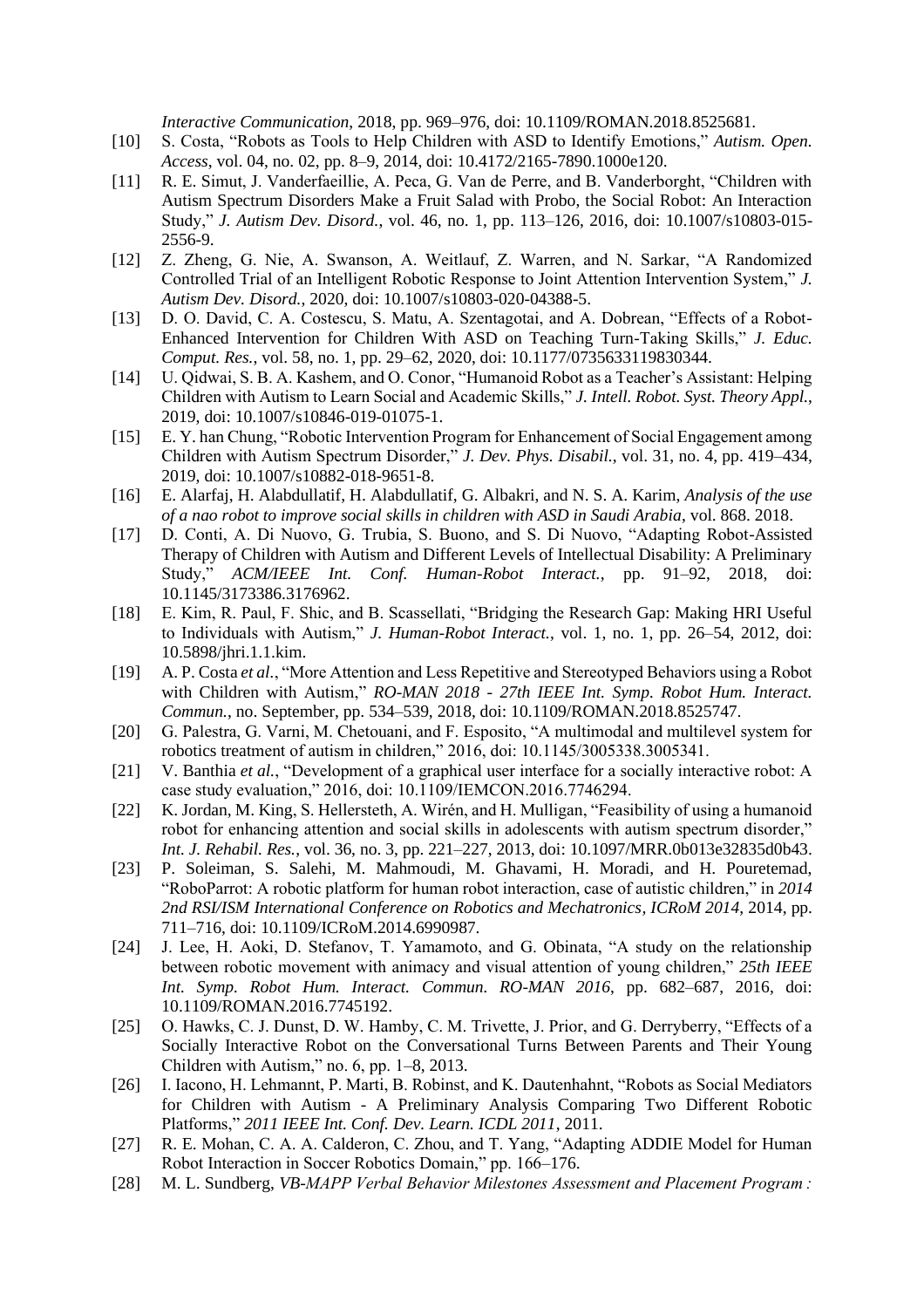*a language and social skills assessment program for children with autism or other developmental disabilities : guide LK - https://Iiumx6.on.worldcat.org/oclc/298338098*. Concord, CA SE - vii, 239 pages : color illustrations, color forms ; 28 cm + Protocol (72 pages : color illustrations, color forms ; 28 cm): AVB Press, 2008.

- [29] K. L. Salekin, T. M. S. Neal, and K. A. Hedge, "Validity, interrater reliability, and measures of adaptive behavior: Concerns regarding the probative versus prejudicial value.," *Psychol. Public Policy, Law*, vol. 24, no. 1, pp. 24–35, 2018, doi: 10.1037/law0000150.
- [30] K. Lear, *Help us learn*: a self-paced training program for ABA LK *https://Iiumx6.on.worldcat.org/oclc/49629919*. Toronto, Ont. SE - 2 volumes (loose-leaf, in binders) : illustrations ; 30 cm + 1 computer disc: [publisher not identified], 2000.
- [31] M. Wolf, T. Risley, M. Johnston, F. Harris, and E. Allen, "Application of operant conditioning procedures to the behavior problems of an autistic child: A follow-up and extension," *Behav. Res. Ther.*, vol. 5, no. 2, pp. 103–111, 1967, doi: 10.1016/0005-7967(67)90004-6.
- [32] M. Dimitrova, N. Vegt, and E. Barakova, "Designing a system of interactive robots for training collaborative skills to autistic children," *2012 15th Int. Conf. Interact. Collab. Learn. ICL 2012*, no. July 2014, 2012, doi: 10.1109/ICL.2012.6402179.
- [33] Z. Zheng *et al.*, "Impact of robot-mediated interaction system on joint attention skills for children with autism," *IEEE Int. Conf. Rehabil. Robot.*, 2013, doi: 10.1109/ICORR.2013.6650408.
- [34] E. Bekele *et al.*, *Multimodal interfaces and sensory fusion in VR for social interactions*, vol. 8525 LNCS, no. PART 1. 2014.
- [35] Z. Zheng, S. Das, E. M. Young, A. Swanson, Z. Warren, and N. Sarkar, "Autonomous robotmediated imitation learning for children with autism," in *Proceedings - IEEE International Conference on Robotics and Automation*, 2014, pp. 2707–2712, doi: 10.1109/ICRA.2014.6907247.
- [36] L. Dickstein-Fischer and G. S. Fischer, "Combining psychological and engineering approaches to utilizing social robots with children with Autism," in *2014 36th Annual International Conference of the IEEE Engineering in Medicine and Biology Society, EMBC 2014*, 2014, pp. 792–795, doi: 10.1109/EMBC.2014.6943710.
- [37] S. M. Anzalone *et al.*, "How children with autism spectrum disorder behave and explore the 4 dimensional (spatial  $3D + time$ ) environment during a joint attention induction task with a robot," *Res. Autism Spectr. Disord.*, vol. 8, no. 7, pp. 814–826, 2014, doi: 10.1016/j.rasd.2014.03.002.
- [38] M. A. Miskam, S. Shamsuddin, M. R. A. Samat, H. Yussof, H. A. Ainudin, and A. R. Omar, "Humanoid robot NAO as a teaching tool of emotion recognition for children with autism using the Android app," *2014 Int. Symp. Micro-NanoMechatronics Hum. Sci. MHS 2014*, pp. 2–6, 2015, doi: 10.1109/MHS.2014.7006084.
- [39] S. Shamsuddin, N. A. Malik, H. Yussof, S. Mohamed, F. A. Hanapiah, and F. W. Yunus, "Telerehabilitation in robotic assistive therapy for children with developmental disabilities," in *IEEE TENSYMP 2014 - 2014 IEEE Region 10 Symposium*, 2014, pp. 370–375.
- [40] S. Shamsuddin, H. Yussof, L. I. Ismail, S. Mohamed, F. A. Hanapiah, and N. I. Zahari, "Humanoid robot NAO interacting with autistic children of moderately impaired intelligence to augment communication skills," in *Procedia Engineering*, 2012, vol. 41, pp. 1533–1538, doi: 10.1016/j.proeng.2012.07.346.
- [41] M. Begum, R. W. Serna, and H. A. Yanco, "Are Robots Ready to Deliver Autism Interventions? A Comprehensive Review," *Int. J. Soc. Robot.*, vol. 8, no. 2, pp. 157–181, 2016, doi: 10.1007/s12369-016-0346-y.
- [42] M. Begum *et al.*, "Measuring the Efficacy of Robots in Autism Therapy: How Informative are Standard HRI Metrics'," in *ACM/IEEE International Conference on Human-Robot Interaction*, 2015, vol. 2015-March, pp. 335–342, doi: 10.1145/2696454.2696480.
- [43] G. Palestra *et al.*, *Social robots in postural education: A new approach to address body consciousness in ASD children*, vol. 8755. 2014.
- [44] M. J. Salvador, S. Silver, and M. H. Mahoor, "An emotion recognition comparative study of autistic and typically-developing children using the zeno robot," in *Proceedings - IEEE International Conference on Robotics and Automation*, 2015, vol. 2015-June, no. June, pp.